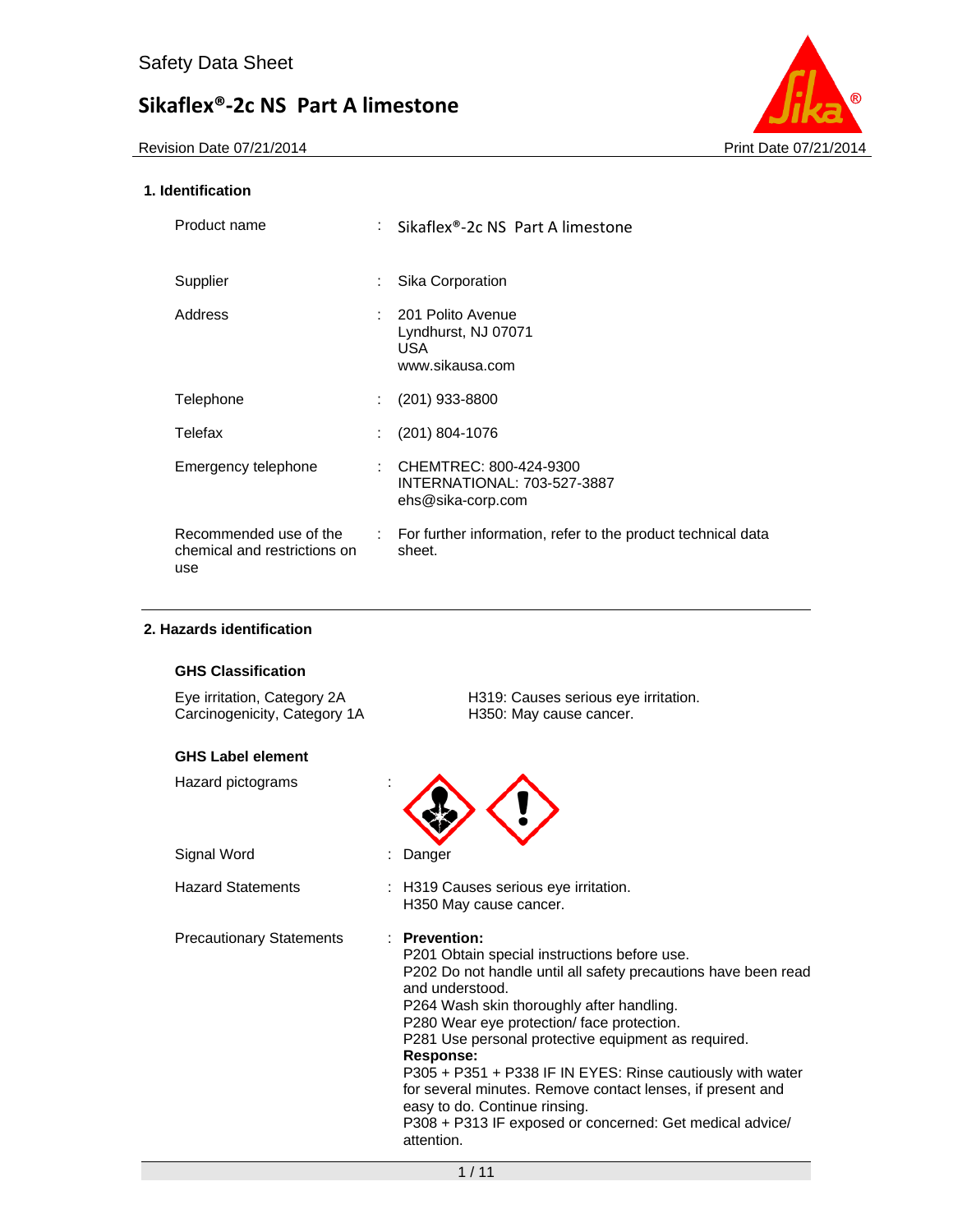

|         | P337 + P313 If eye irritation persists: Get medical advice/<br>attention.<br>Storage:<br>P405 Store locked up.<br>Disposal:<br>P501 Dispose of contents/ container to an approved waste<br>disposal plant.                                                                     |
|---------|--------------------------------------------------------------------------------------------------------------------------------------------------------------------------------------------------------------------------------------------------------------------------------|
| Warning | : Reports have associated repeated and prolonged exposure to<br>some of the chemicals in this product with permanent<br>brain, liver, kidney and nervous system damage. Intentional<br>misuse by deliberate concentration and inhalation of vapors<br>may be harmful or fatal. |

See Section 11 for more detailed information on health effects and symptoms.

#### **3. Composition/information on ingredients**

#### **Hazardous ingredients**

| l Chemical Name    | CAS-No.        | Concentration (%)        |
|--------------------|----------------|--------------------------|
| l titanium dioxide | 13463-67-7     | $\ge$ = 2 - < 5 %        |
| xylene             | 1330-20-7      | $\vert$ >= 2 - < 5 %     |
| ethylbenzene       | $100 - 41 - 4$ | $\rightarrow = 0 - 1 \%$ |
| Quartz (SiO2)      | 14808-60-7     | $\ge$ = 0 - < 1 %        |

There are no additional ingredients present which, within the current knowledge of the supplier and in the concentrations applicable, are classified as hazardous to health or the environment and hence require reporting in this section.

### **4. First aid measures**

| If inhaled                                             | $\therefore$ Move to fresh air.<br>Consult a physician after significant exposure.                                                                                                                                        |
|--------------------------------------------------------|---------------------------------------------------------------------------------------------------------------------------------------------------------------------------------------------------------------------------|
| In case of skin contact                                | : Take off contaminated clothing and shoes immediately.<br>Wash off with soap and plenty of water.<br>If symptoms persist, call a physician.                                                                              |
| In case of eye contact                                 | : Immediately flush eye(s) with plenty of water.<br>Remove contact lenses.<br>Keep eye wide open while rinsing.<br>If eye irritation persists, consult a specialist.                                                      |
| If swallowed                                           | : Clean mouth with water and drink afterwards plenty of water.<br>Induce vomiting immediately and call a physician.<br>Do not give milk or alcoholic beverages.<br>Never give anything by mouth to an unconscious person. |
| Most important symptoms<br>and effects, both acute and | : Excessive lachrymation<br>See Section 11 for more detailed information on health effects                                                                                                                                |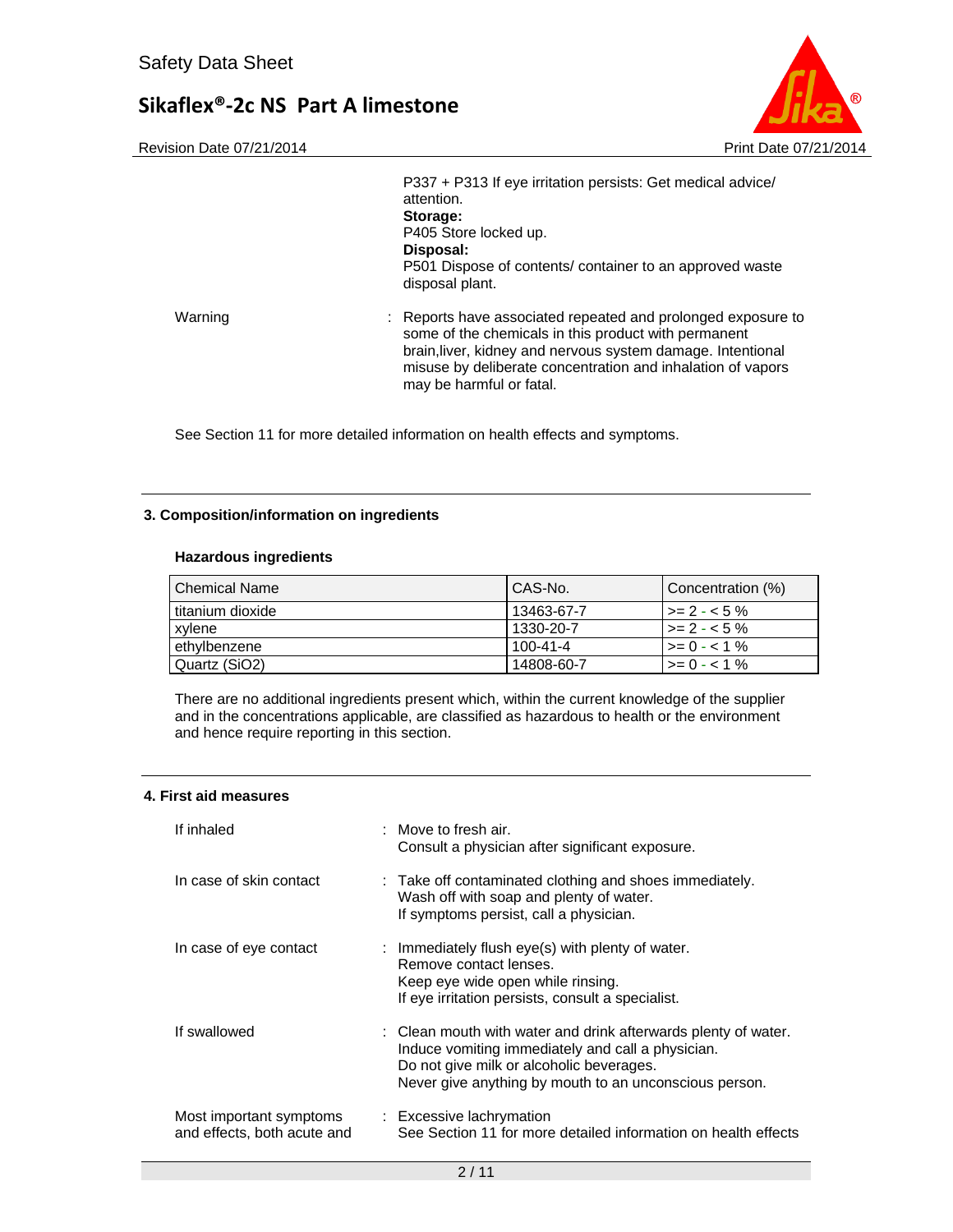

| delayed                                                                   | and symptoms.                                                                                                                                                                                                                                                                                                                   |
|---------------------------------------------------------------------------|---------------------------------------------------------------------------------------------------------------------------------------------------------------------------------------------------------------------------------------------------------------------------------------------------------------------------------|
|                                                                           | irritant effects<br>carcinogenic effects                                                                                                                                                                                                                                                                                        |
| Protection of first-aiders                                                | : Move out of dangerous area.<br>Consult a physician.<br>Show this material safety data sheet to the doctor in<br>attendance.                                                                                                                                                                                                   |
| Notes to physician                                                        | : Treat symptomatically.                                                                                                                                                                                                                                                                                                        |
| 5. Fire-fighting measures                                                 |                                                                                                                                                                                                                                                                                                                                 |
| Suitable extinguishing media                                              | : Use extinguishing measures that are appropriate to local<br>circumstances and the surrounding environment.                                                                                                                                                                                                                    |
| Specific extinguishing<br>methods                                         | : Collect contaminated fire extinguishing water separately. This<br>must not be discharged into drains.<br>Fire residues and contaminated fire extinguishing water must<br>be disposed of in accordance with local regulations.                                                                                                 |
| Special protective equipment<br>for fire-fighters                         | In the event of fire, wear self-contained breathing apparatus.<br>$\sim$ 100                                                                                                                                                                                                                                                    |
| 6. Accidental release measures                                            |                                                                                                                                                                                                                                                                                                                                 |
| Personal precautions,<br>protective equipment and<br>emergency procedures | : Use personal protective equipment.<br>Deny access to unprotected persons.                                                                                                                                                                                                                                                     |
| Environmental precautions                                                 | : Do not flush into surface water or sanitary sewer system.<br>If the product contaminates rivers and lakes or drains inform<br>respective authorities.<br>Local authorities should be advised if significant spillages<br>cannot be contained.                                                                                 |
|                                                                           |                                                                                                                                                                                                                                                                                                                                 |
| Methods and materials for<br>containment and cleaning up                  | Soak up with inert absorbent material (e.g. sand, silica gel,<br>acid binder, universal binder, sawdust).<br>Keep in suitable, closed containers for disposal.                                                                                                                                                                  |
| 7. Handling and storage                                                   |                                                                                                                                                                                                                                                                                                                                 |
| Advice on safe handling                                                   | : Avoid exceeding the given occupational exposure limits (see<br>section 8).<br>Do not get in eyes, on skin, or on clothing.<br>For personal protection see section 8.<br>Smoking, eating and drinking should be prohibited in the<br>application area.<br>Follow standard hygiene measures when handling chemical<br>products. |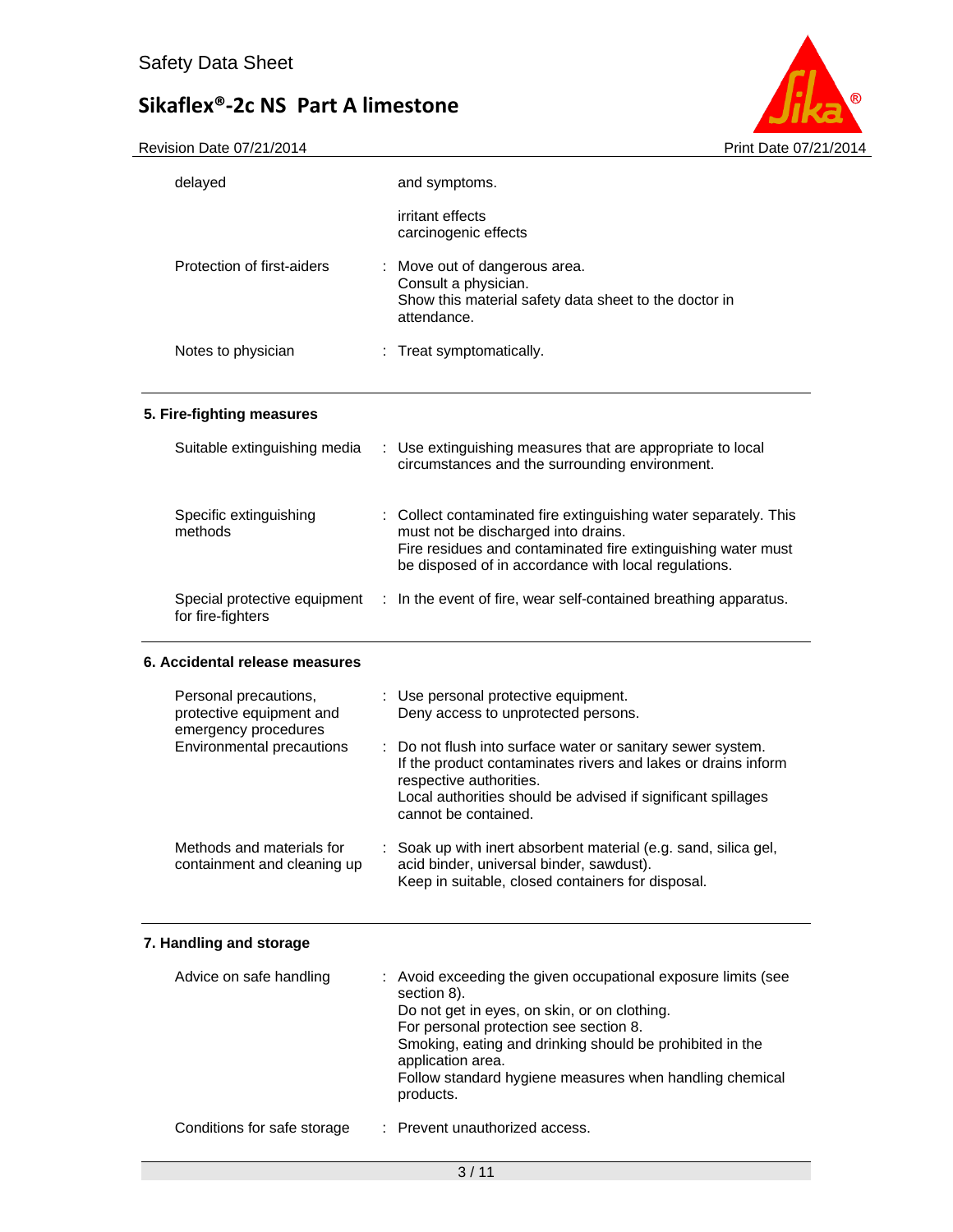

|                    | Store in original container.<br>Keep container tightly closed in a dry and well-ventilated<br>place.<br>Containers which are opened must be carefully resealed and<br>kept upright to prevent leakage.<br>Observe label precautions.<br>Store in accordance with local regulations. |
|--------------------|-------------------------------------------------------------------------------------------------------------------------------------------------------------------------------------------------------------------------------------------------------------------------------------|
| Materials to avoid | : no data available                                                                                                                                                                                                                                                                 |

## **8. Exposure controls/personal protection**

| Component        | CAS-No.        | Basis **       | Value       | Exposure limit(s)*/<br>Form of exposure |
|------------------|----------------|----------------|-------------|-----------------------------------------|
| titanium dioxide | 13463-67-7     | <b>ACGIH</b>   | <b>TWA</b>  | $10$ mg/m $3$                           |
|                  |                | OSHA P0        | <b>TWA</b>  | 10 mg/m3<br>Total                       |
|                  |                | OSHA Z-1       | <b>TWA</b>  | $15 \text{ mg/m}$<br>total dust         |
| xylene           | 1330-20-7      | OSHA Z-1       | <b>TWA</b>  | 100 ppm<br>435 mg/m3                    |
|                  |                | <b>ACGIH</b>   | <b>TWA</b>  | 100 ppm                                 |
|                  |                | <b>ACGIH</b>   | <b>STEL</b> | 150 ppm                                 |
|                  |                | <b>OSHA P0</b> | <b>STEL</b> | 150 ppm<br>655 mg/m3                    |
|                  |                | <b>OSHA P0</b> | <b>TWA</b>  | 100 ppm<br>435 mg/m3                    |
| ethylbenzene     | $100 - 41 - 4$ | <b>ACGIH</b>   | <b>TWA</b>  | $100$ ppm                               |
|                  |                | <b>ACGIH</b>   | <b>STEL</b> | 125 ppm                                 |
|                  |                | OSHA Z-1       | <b>TWA</b>  | $100$ ppm<br>435 mg/m3                  |
|                  |                | <b>OSHA P0</b> | <b>TWA</b>  | 100 ppm<br>435 mg/m3                    |
|                  |                | <b>OSHA P0</b> | <b>STEL</b> | 125 ppm<br>545 mg/m3                    |
| Quartz (SiO2)    | 14808-60-7     | <b>ACGIH</b>   | <b>TWA</b>  | $0.025$ mg/m3<br>Respirable fraction    |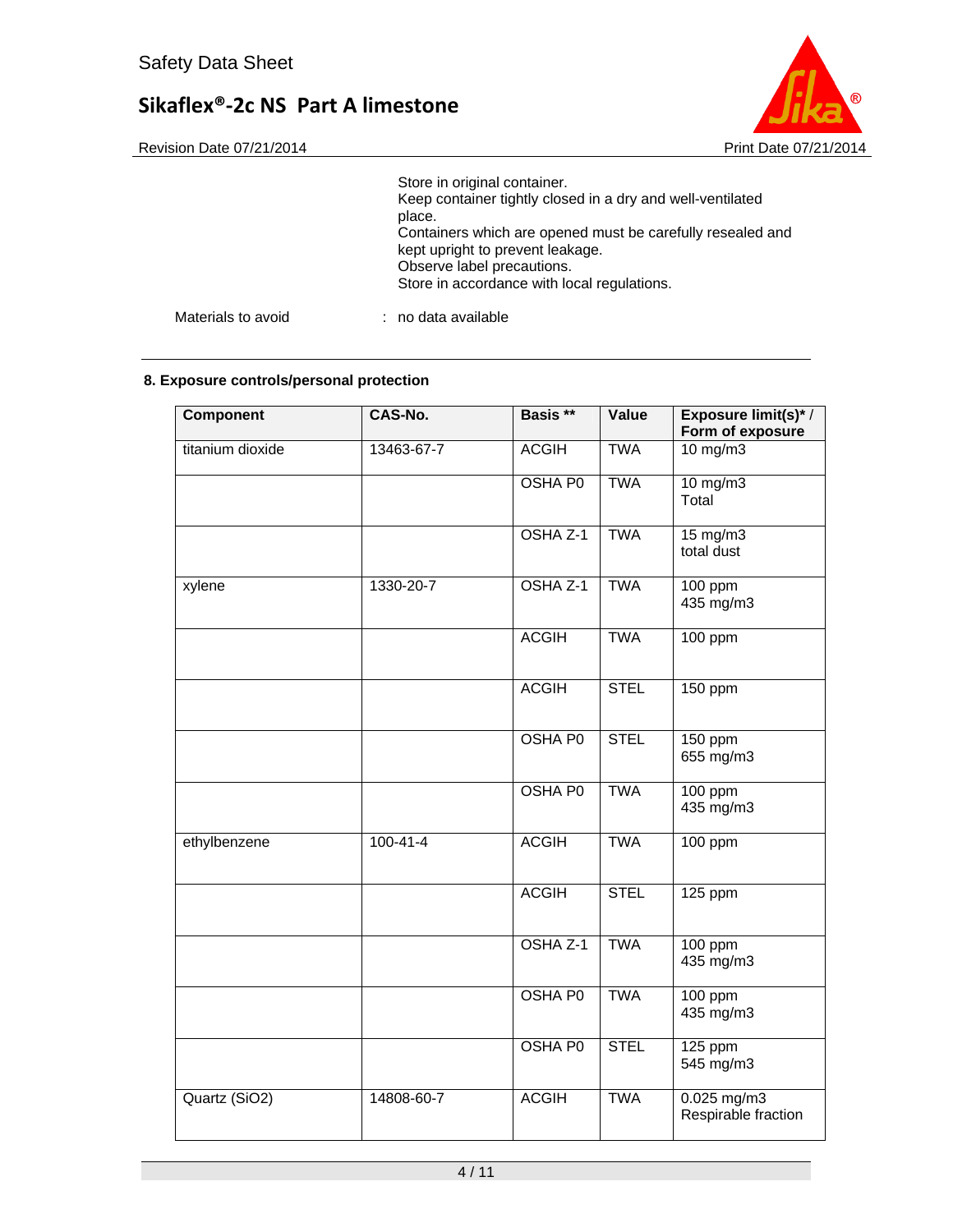Revision Date 07/21/2014 **Print Date 07/21/2014** Print Date 07/21/2014

| OSHA Z-3 | <b>TWA</b> | 30 mg/m3 /<br>$%SiO2+2$<br>total dust  |
|----------|------------|----------------------------------------|
| OSHA Z-3 | <b>TWA</b> | 10 mg/m3 /<br>$%SiO2+2$<br>respirable  |
| OSHA Z-3 | <b>TWA</b> | 250 mppcf /<br>$%SiO2+5$<br>respirable |
| OSHA P0  | <b>TWA</b> | $0.1$ mg/m $3$<br>Respirable fraction  |

\*The above mentioned values are in accordance with the legislation in effect at the date of the release of this safety data sheet.

## \*\***Basis**

ACGIH. Threshold Limit Values (TLV) OSHA P0. Table Z-1, Limit for Air Contaminat (1989 Vacated Values) OSHA P1. Permissible Exposure Limits (PEL), Table Z-1, Limit for Air Contaminant OSHA P2. Permissible Exposure Limits (PEL), Table Z-2 OSHA Z3. Table Z-3, Mineral Dust

**Engineering measures** : Use of adequate ventilation should be sufficient to control worker exposure to airborne contaminants. If the use of this product generates dust, fumes, gas, vapor or mist, use process enclosures, local exhaust ventilation or other engineering controls to keep worker exposure below any recommended or statutory limits.

### **Personal protective equipment**

| Respiratory protection            | : Use a properly fitted NIOSH approved air-purifying or air-fed<br>respirator complying with an approved standard if a risk<br>assessment indicates this is necessary.                                                                                                             |
|-----------------------------------|------------------------------------------------------------------------------------------------------------------------------------------------------------------------------------------------------------------------------------------------------------------------------------|
|                                   | The filter class for the respirator must be suitable for the<br>maximum expected contaminant concentration<br>(gas/vapor/aerosol/particulates) that may arise when handling<br>the product. If this concentration is exceeded, self-contained<br>breathing apparatus must be used. |
| Hand protection<br><b>Remarks</b> | : Chemical-resistant, impervious gloves complying with an<br>approved standard should be worn at all times when handling<br>chemical products if a risk assessment indicates this is<br>necessary.                                                                                 |
| Eye protection                    | : Safety eyewear complying with an approved standard should                                                                                                                                                                                                                        |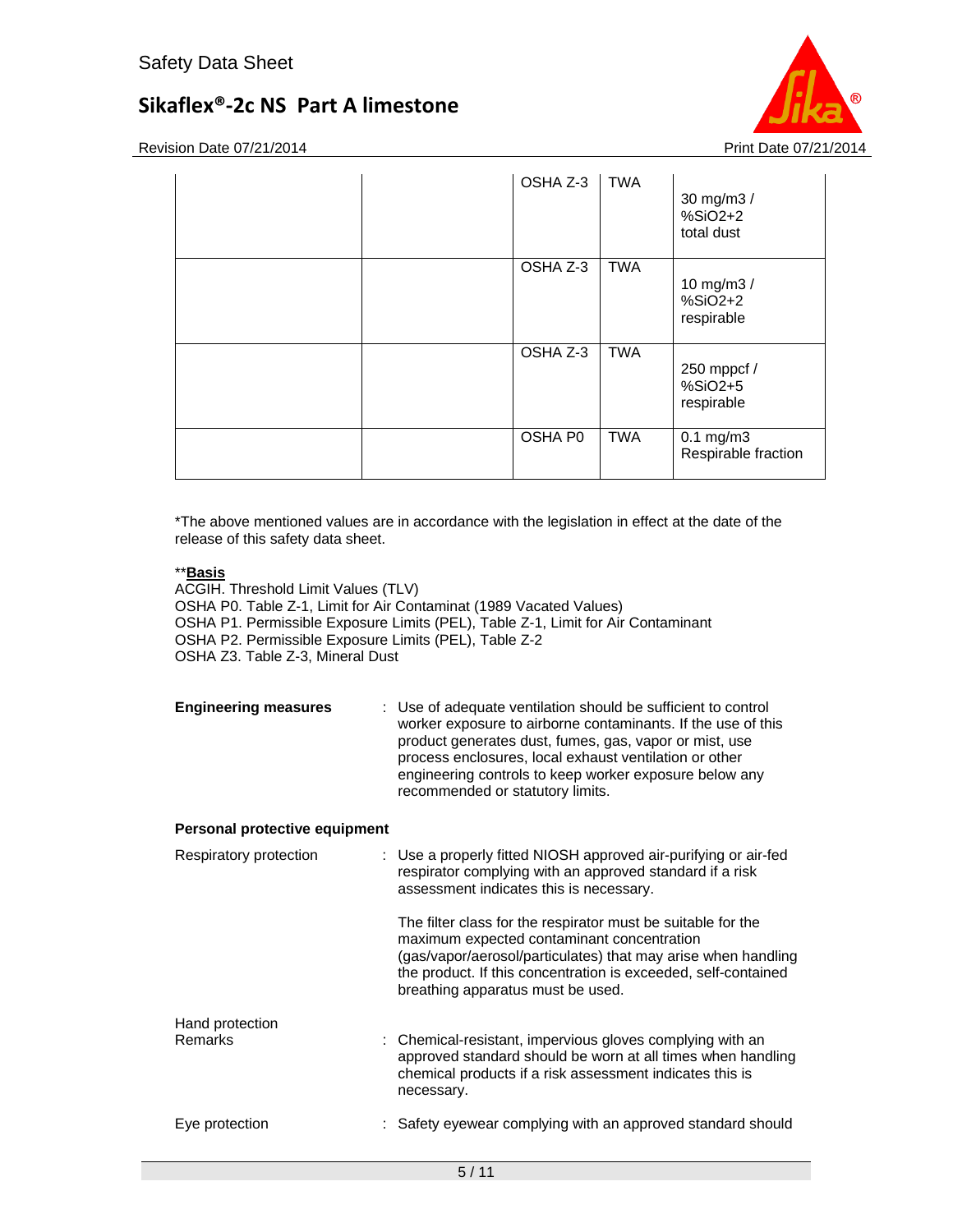



|                          | be used when a risk assessment indicates this is necessary.                                                                                                         |
|--------------------------|---------------------------------------------------------------------------------------------------------------------------------------------------------------------|
| Skin and body protection | : Choose body protection in relation to its type, to the<br>concentration and amount of dangerous substances, and to<br>the specific work-place.                    |
| Hygiene measures         | : Wash hands before breaks and immediately after handling the<br>product.<br>Remove contaminated clothing and protective equipment<br>before entering eating areas. |

## **9. Physical and chemical properties**

| ÷  | viscous                          |
|----|----------------------------------|
| :  | gray                             |
| ÷  | aromatic                         |
| ÷  | no data available                |
| İ. | > 230 °F (> 110 °C)              |
| ÷  | not applicable                   |
| ÷  | no data available                |
| ÷  | no data available                |
| ÷  | no data available                |
| ÷  | no data available                |
| t  | no data available                |
| t. | no data available                |
| ÷  | no data available                |
| ÷  | no data available                |
| ÷  | no data available                |
| ÷  | no data available                |
|    | $1.55$ g/cm3<br>at 68 °F (20 °C) |
| İ. | Note: insoluble                  |
| ÷  | no data available                |
| ÷  | no data available                |
| t  | $> 20.5$ mm2/s                   |
|    |                                  |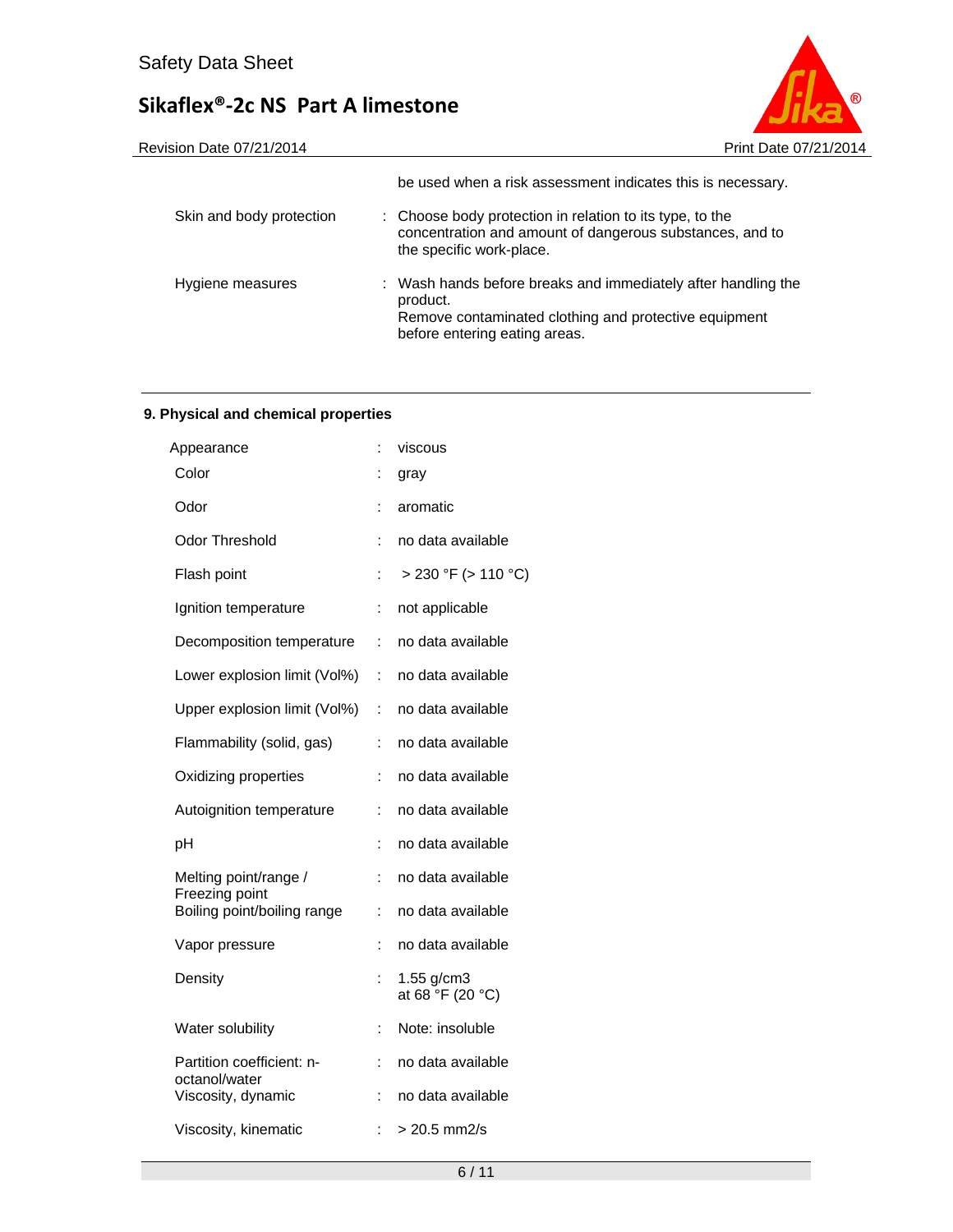



|                                             |           | at $104 \text{ }^{\circ}F(40 \text{ }^{\circ}C)$ |
|---------------------------------------------|-----------|--------------------------------------------------|
| Relative vapor density                      |           | no data available                                |
| Evaporation rate                            |           | no data available                                |
| Burning rate                                |           | no data available                                |
| Volatile organic compounds<br>(VOC) content | $\sim 10$ | 19 g/l<br>A+B Combined                           |

## **10. Stability and reactivity**

| Reactivity                            | : No dangerous reaction known under conditions of normal use. |
|---------------------------------------|---------------------------------------------------------------|
| Chemical stability                    | : The product is chemically stable.                           |
| Possibility of hazardous<br>reactions | : Stable under recommended storage conditions.                |
| Conditions to avoid                   | : no data available                                           |
| Incompatible materials                | : no data available                                           |

## **11. Toxicological information**

### **Acute toxicity**

| <b>Product</b>            |                     |
|---------------------------|---------------------|
| Acute oral toxicity       | : no data available |
| Acute inhalation toxicity | : no data available |
| Acute dermal toxicity     | : no data available |

## **Skin corrosion/irritation**

## **Product**

no data available

## **Serious eye damage/eye irritation**

#### **Product**

Causes serious eye irritation.

## **Respiratory or skin sensitization**

### **Product**

no data available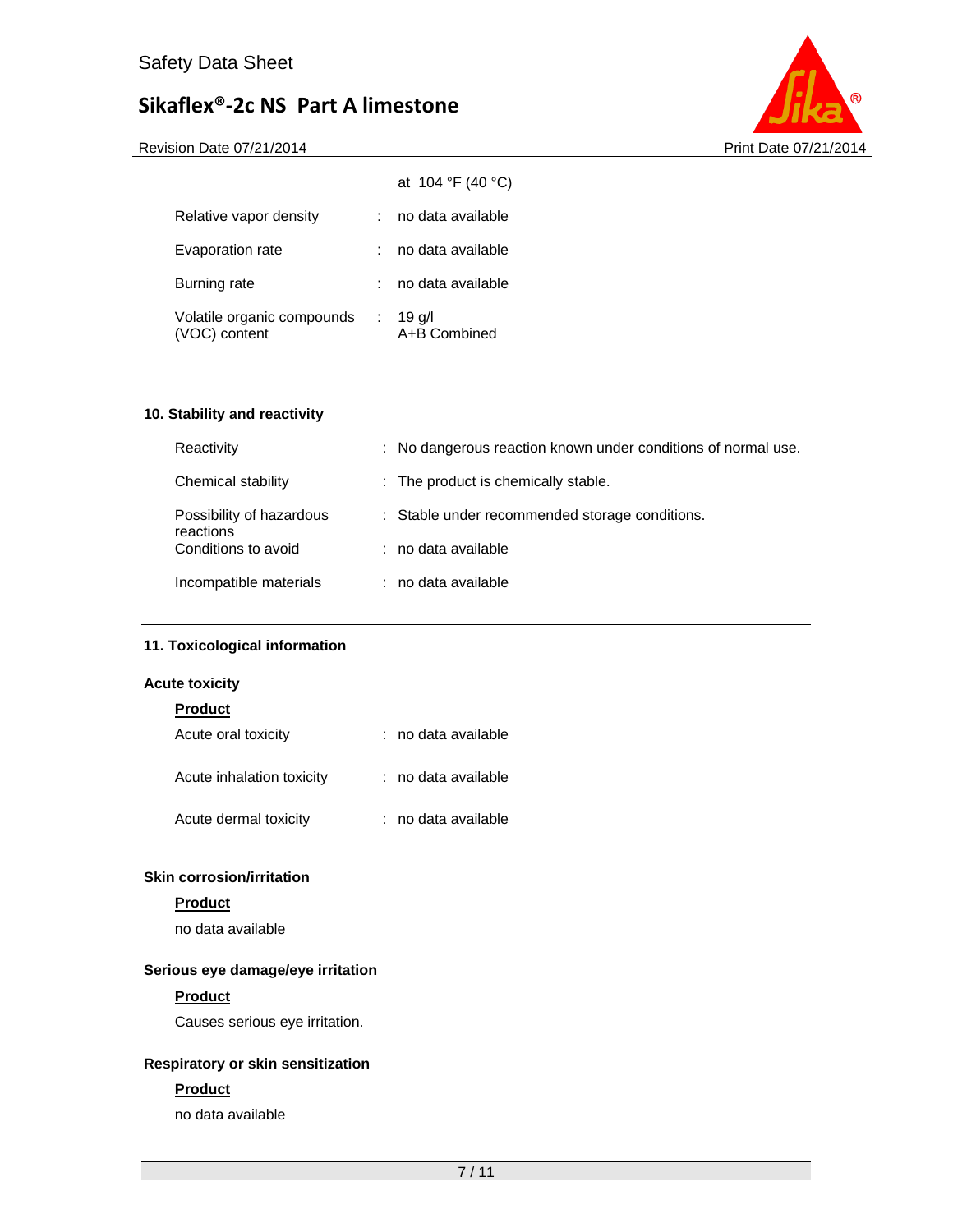Revision Date 07/21/2014 **Print Date 07/21/2014** Print Date 07/21/2014



|  | Germ cell mutagenicity |
|--|------------------------|
|  |                        |

| <b>Product</b>                         |                                                            |                              |
|----------------------------------------|------------------------------------------------------------|------------------------------|
| Mutagenicity                           | : no data available                                        |                              |
| <b>Carcinogenicity</b>                 |                                                            |                              |
| <b>Product</b>                         |                                                            |                              |
| Carcinogenicity                        | May cause cancer.                                          |                              |
| <b>IARC</b>                            | Group 1: Carcinogenic to humans                            |                              |
|                                        | Quartz (SiO2)<br>Group 2B: Possibly carcinogenic to humans | 14808-60-7                   |
|                                        | titanium dioxide<br>ethylbenzene                           | 13463-67-7<br>$100 - 41 - 4$ |
| <b>NTP</b>                             | Known to be human carcinogen                               |                              |
| <b>Reproductive Toxicity/Fertility</b> | Quartz (SiO2)                                              | 14808-60-7                   |
| <b>Product</b>                         |                                                            |                              |
| Reproductive toxicity                  | $:$ no data available                                      |                              |
|                                        |                                                            |                              |

### **Reproductive Toxicity/Development/Teratogenicity**

| Product |  |  |
|---------|--|--|
|         |  |  |

| Teratogenicity | no data available |
|----------------|-------------------|
|----------------|-------------------|

### **STOT-single exposure**

### **Product**

Assessment: no data available

### **STOT-repeated exposure**

Reports have associated repeated and prolonged exposure to some of the chemicals in this product with permanent brain,liver, kidney and nervous system damage. Intentional misuse by deliberate concentration and inhalation of vapors may be harmful or fatal.

## **Product**

Assessment: no data available

#### **Aspiration toxicity**

#### **Product**

no data available

#### **12. Ecological information**

Other information Do not empty into drains; dispose of this material and its container in a safe way.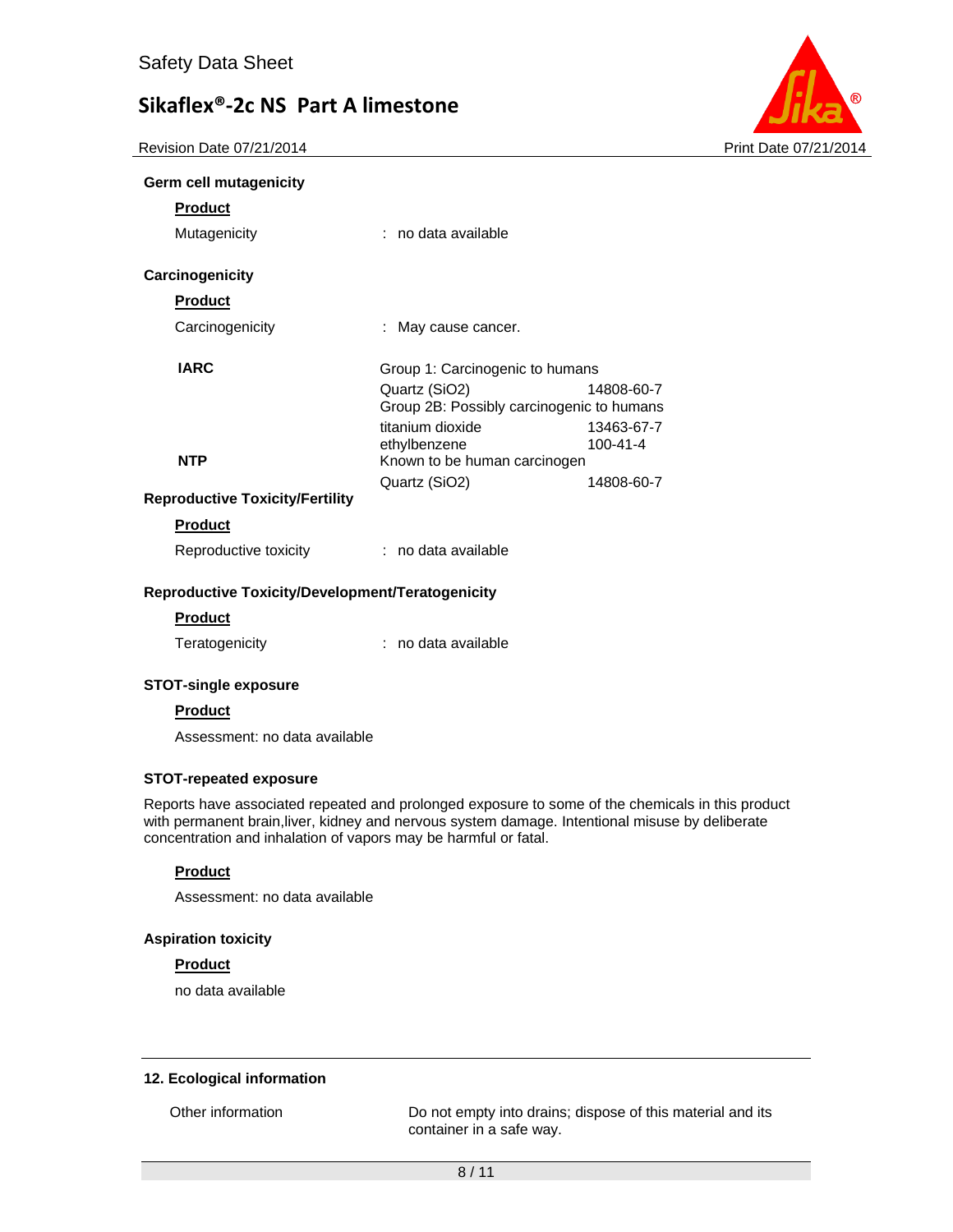

Revision Date 07/21/2014 **Print Date 07/21/2014** Print Date 07/21/2014

Avoid dispersal of spilled material and runoff and contact with soil, waterways, drains and sewers.

#### **13. Disposal considerations**

| <b>Disposal methods</b> |                                                                                                                                                                                                                               |
|-------------------------|-------------------------------------------------------------------------------------------------------------------------------------------------------------------------------------------------------------------------------|
| Waste from residues     | : Disposal of this product, solutions and any by-products should<br>at all times comply with the requirements of environmental<br>protection and waste disposal legislation and any regional<br>local authority requirements. |
| Contaminated packaging  | : Empty containers should be taken to an approved waste<br>handling site for recycling or disposal.                                                                                                                           |

#### **14. Transport information**

**DOT**  Not dangerous goods **IATA**  Not dangerous goods **IMDG**  Not dangerous goods

**Special precautions for user** no data available

**Transport in bulk according to Annex II of MARPOL 73/78 and the IBC Code**  not applicable

#### **15. Regulatory information**

**TSCA list** : All chemical substances in this product are either listed on the TSCA Inventory or are in compliance with a TSCA Inventory exemption.

#### **EPCRA - Emergency Planning and Community Right-to-Know**

### **CERCLA Reportable Quantity**

This material does not contain any components with a CERCLA RQ.

## **SARA304 Reportable Quantity**

This material does not contain any components with a section 304 EHS RQ.

| SARA 311/312 Hazards | : Acute Health Hazard |
|----------------------|-----------------------|
|                      | Chronic Health Hazard |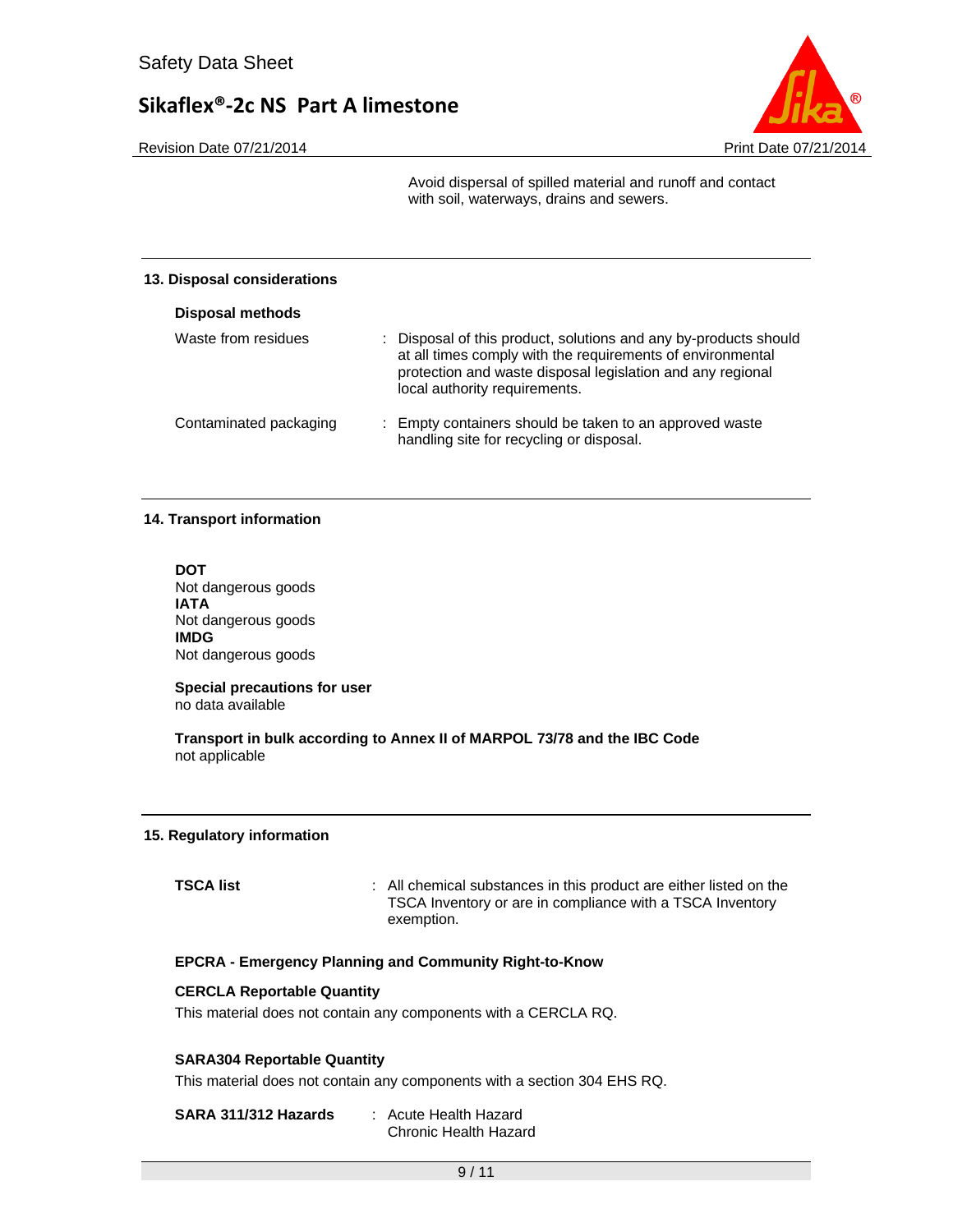



| <b>SARA 302</b>                                                                                                                                                 | : SARA 302: No chemicals in this material are subject to the<br>reporting requirements of SARA Title III, Section 302.                                                                                                                |           |       |
|-----------------------------------------------------------------------------------------------------------------------------------------------------------------|---------------------------------------------------------------------------------------------------------------------------------------------------------------------------------------------------------------------------------------|-----------|-------|
| <b>SARA 313</b>                                                                                                                                                 | : The following components are subject to reporting levels<br>established by SARA Title III, Section 313:<br>xylene                                                                                                                   | 1330-20-7 | 2.57% |
| <b>Clean Air Act</b>                                                                                                                                            |                                                                                                                                                                                                                                       |           |       |
| <b>Ozone-Depletion</b><br><b>Potential</b>                                                                                                                      | This product neither contains, nor was manufactured with a<br>Class I or Class II ODS as defined by the U.S. Clean Air Act<br>Section 602 (40 CFR 82, Subpt. A, App.A + B).                                                           |           |       |
| The following chemical(s) are listed as HAP under the U.S. Clean Air Act, Section 12 (40 CFR<br>$61$ :                                                          |                                                                                                                                                                                                                                       |           |       |
| This product does not contain any chemicals listed under the U.S. Clean Air Act Section 112(r) for<br>Accidental Release Prevention (40 CFR 68.130, Subpart F). | xylene                                                                                                                                                                                                                                | 1330-20-7 | 2.57% |
| <b>California Prop 65</b>                                                                                                                                       | WARNING! This product contains a chemical known in the<br>State of California to cause cancer.<br>WARNING: This product contains a chemical known in the<br>State of California to cause birth defects or other reproductive<br>harm. |           |       |

### **16. Other information**

**HMIS Classification** 

| <b>Health</b>              |  |
|----------------------------|--|
| <b>Flammability</b>        |  |
| <b>Physical Hazard</b>     |  |
| <b>Personal Protection</b> |  |

**Caution:** HMIS® rating is based on a 0-4 rating scale, with 0 representing minimal hazards or risks, and 4 representing significant hazards or risks. Although HMIS® rating is not required on SDSs under 29 CFR 1910.1200, the preparer may choose to provide them. HMIS® rating is to be used with a fully implemented HMIS® program. HMIS® is a registered mark of the National Paint & Coatings Association (NPCA). Please note HMIS® attempts to convey full health warning information to all employees.

#### **Notes to Reader**

The information contained in this Safety Data Sheet applies only to the actual Sika Corporation ("Sika") product identified and described herein. This information is not intended to address, nor does it address the use or application of the identified Sika product in combination with any other material, product or process. All of the information set forth herein is based on technical data regarding the identified product that Sika believes to be reliable as of the date hereof. Prior to each use of any Sika product, the user must always read and follow the warnings and instructions on the product's current Product Data Sheet, product